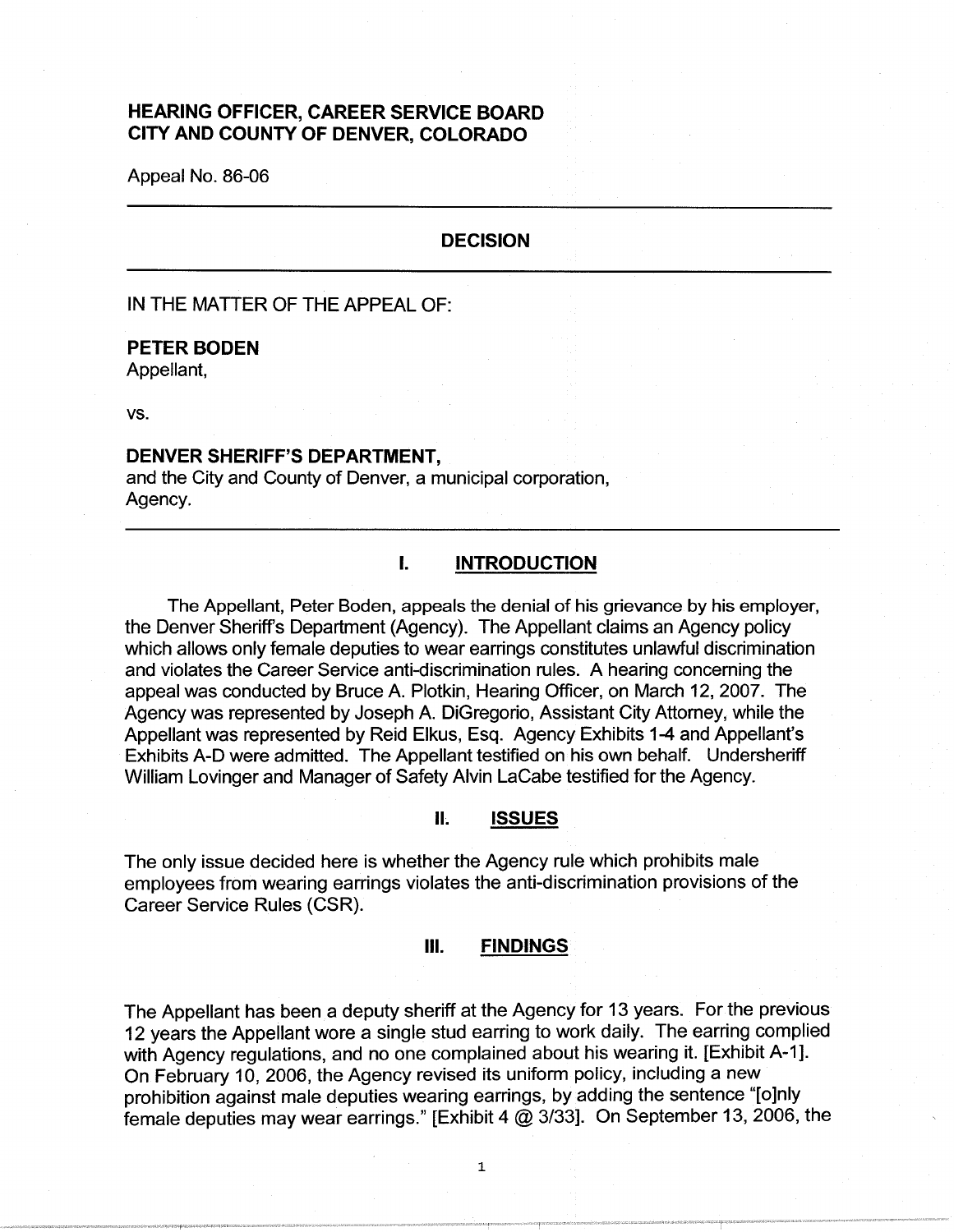Appellant wore his customary stud earring on duty. Citing the new policy, Sergeant Butts, a female supervisor, told the Appellant he could not wear it. No discipline was assessed, and the Appellant removed his earring, but he filed a grievance in accordance with the Career Service Rules on September 18. The Undersheriff denied the Appellant's grievance on September 27. This Appeal followed on October 10, 2006.

# **IV. ANALYSIS**

## **A. Jurisdiction and Review**

Jurisdiction is proper under CSR §19-10 B.1. as an appeal of a complaint of discrimination. I am required to conduct a de novo review, meaning to consider all the evidence as though no previous action had been taken. Turner v. Rossmiller, 532 P.2d 751 (Colo. App. 1975).

### **B. Burden and Standard of Proof**

The Appellant retains the burden of persuasion, throughout the case, to prove the Agency's earring policy violates the Career Service anti-discrimination rules. The standard by which the Appellant must prove his claim is a preponderance of the evidence.

**C. Discrimination Generally.** There are two distinct avenues to make a claim of discrimination: disparate treatment and disparate impact. Disparate treatment discrimination requires an intentional, adverse employment action. In re Crenshaw, CSA 18-06, 2 (4/6/06), citing McDonnell Douglas v. Green, 411 U.S. 792 (1973). Disparate impact, does not require a finding of intentional discrimination. Pippin v. Burlington Res. Oil & Gas Co., 440 F.3d 1186 (10th Cir. 2006). Instead, the employee is challenging an employment practice or policy that is neutral on its face, but discriminatory in operation. Carpenter v. Boeing Co.,456 F.3d 1183 (10th Cir. 2006).

**D. Discrimination under the Career Service Rules.** The Career Service Rules prohibit any action of an employee's supervisor, manager, or co-worker that results in discrimination because of any status protected by federal, state or local law. CSR 19- 10 B. Since the Agency's earring rule distinguishes between men and women deputies on its face, the Appellant's challenge to the rule falls in the disparate treatment category, so that he must show some adverse employment action before a claim of discrimination will stand. In re Crenshaw, CSA 18-06, 2 (4/6/06), citing McDonnell Douglas v. Green, 411 U.S. 792 (1973). An adverse employment action is conduct which results in a significant change in employment status, such as hiring, firing, failing to promote, reassignment with significantly different responsibilities, or causes a significant change in benefits. Burlington Indus., Inc. v. Ellerth, 524 U.S. 742, 118 S. Ct. 2257, 2268, 141 L. Ed. 2d 633 (1998). The Appellant was not disciplined,

2